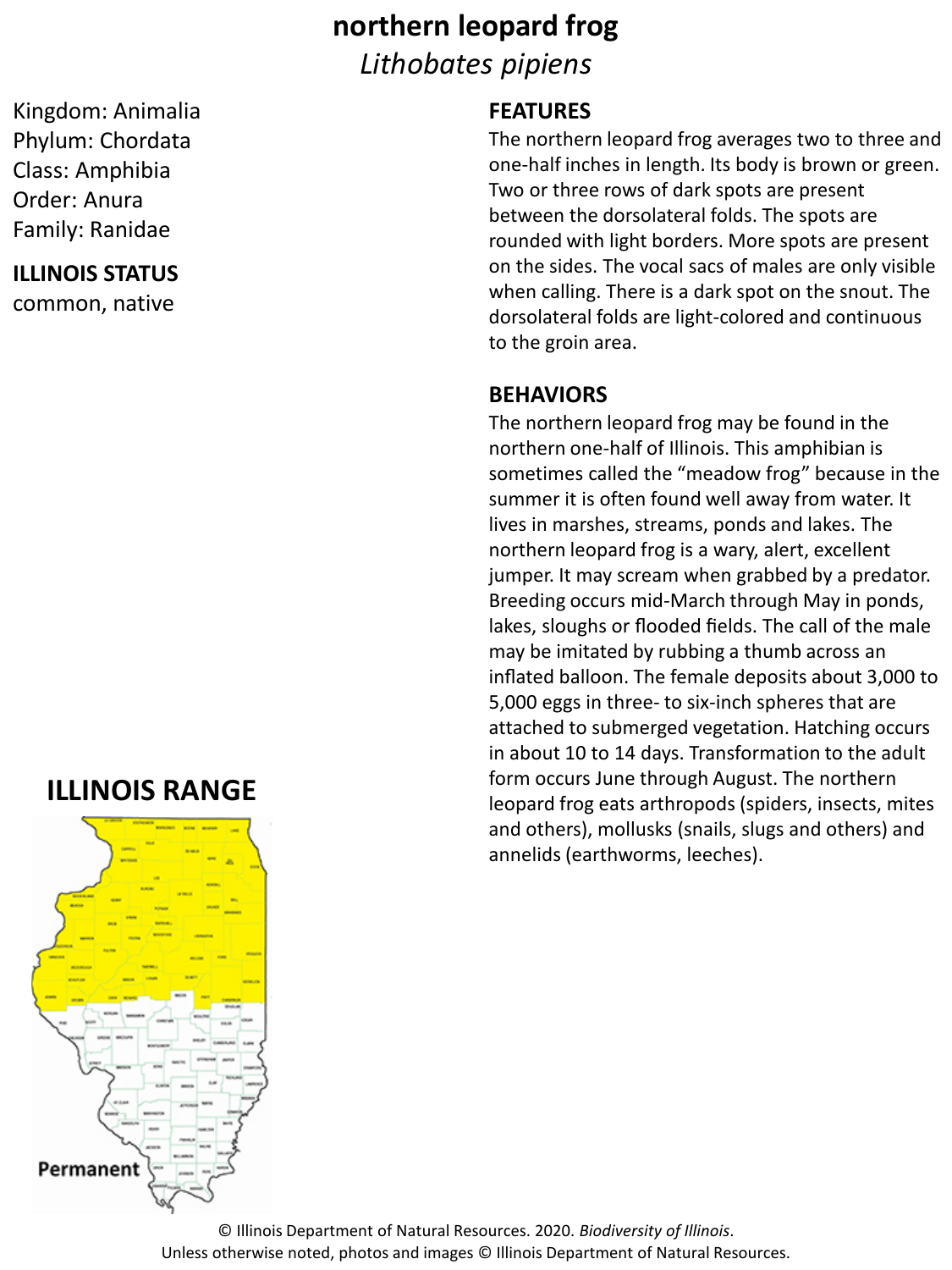# © Mary Kay Rubey



© Mary Kay Rubey